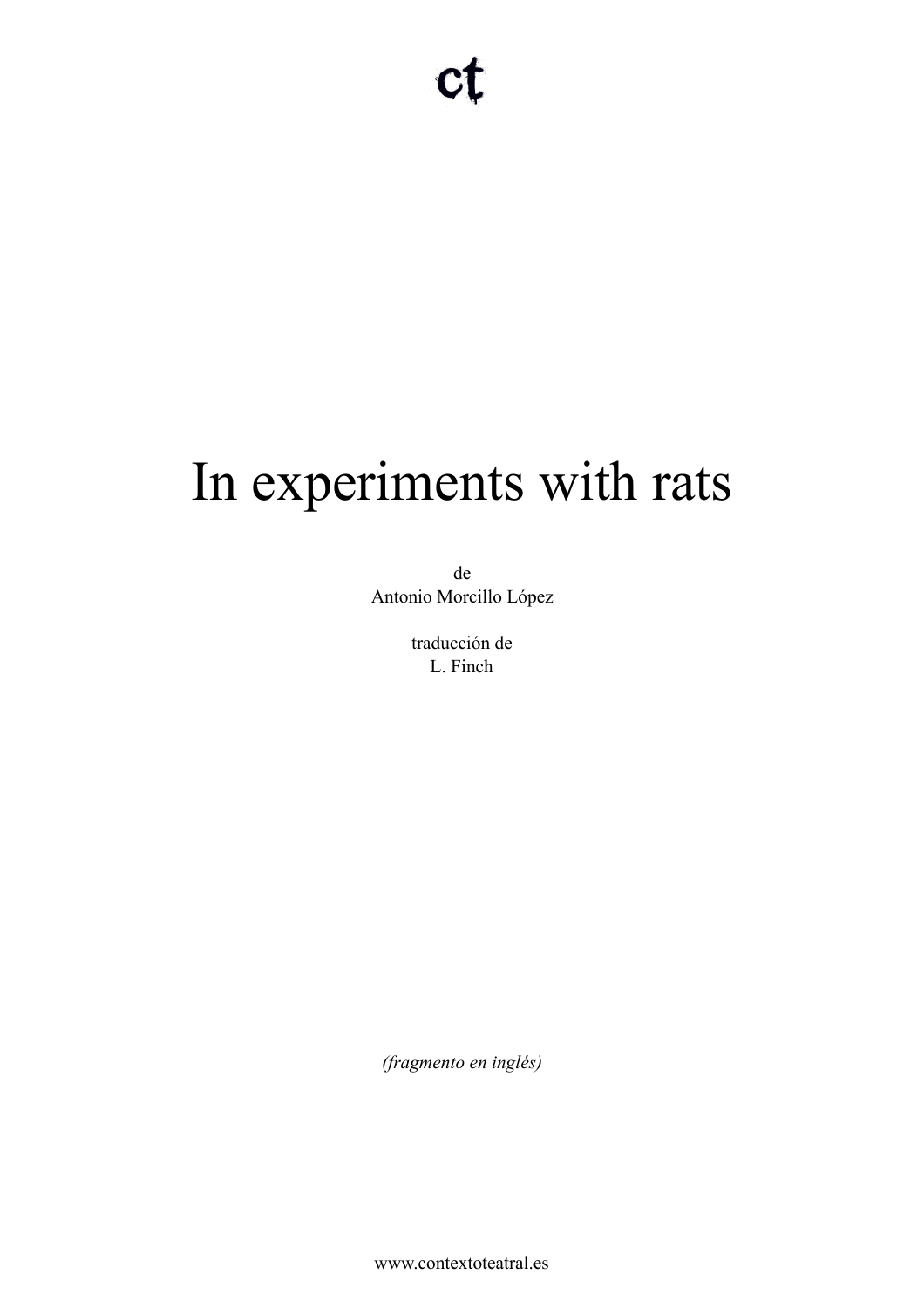#### CHARACTERS

POL POT, male white rat STALIN, male white rat IDI AMIN, male white rat SADDAM HUSSEIN, male white rat G., scientist, 53 years old PENA, his wife, 45 years old LEO, daughter of Pena and G., 6 years old MILA, mistress of G., 33 years old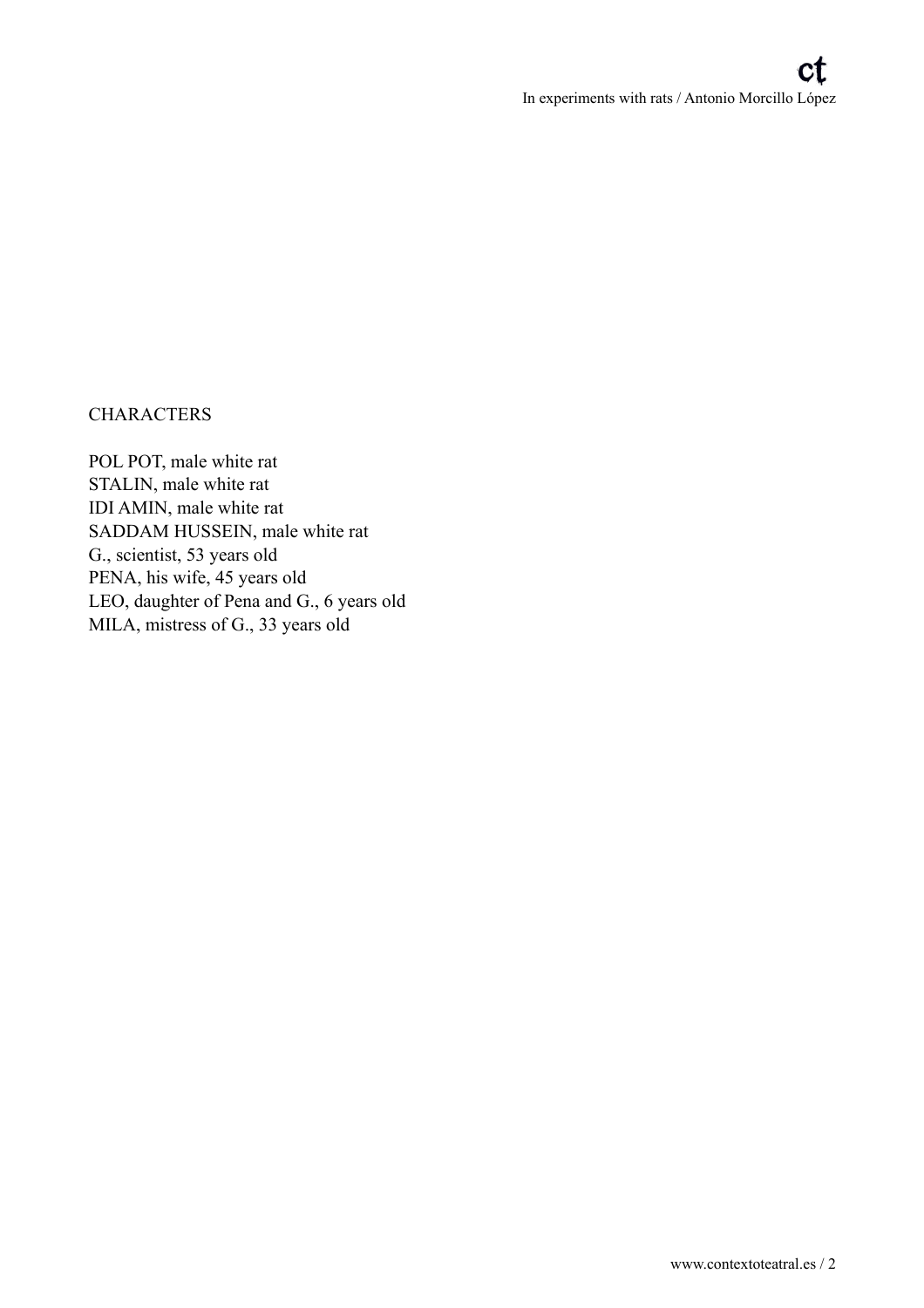# SCENE 1

*Rectangular glass chamber. In one corner, a small container with water and food.* 

*IDI AMIN, SADDAM HUSSEIN, STALIN and POL POT, with various electrodes attached to their heads and bodies, stand motionless together in the center of the chamber. Suddenly, POL POT breaks away from the others and walks slowly to one side. He stops. He moves, almost imperceptibly. He stops. He moves again, this time in circles. After repeating the motion several times, he receives an electric shock that paralyzes him and leaves him sprawled on the ground with his arms and legs tensed.* 

# POL POT

The world is becoming a fucking international airport.

The streets are like terminals.

People, people, people, acting as if they're waiting for a flight that hasn't arrived, that will never arrive.

They don't breathe anymore, they hold their breath. Reflected in their eyes are walls of windows.

They walk around each day completely cut off from everyone else who's walking alongside them. The streets are like terminals.

Nobody touches each other, nobody looks at each other, nobody listens to each other.

The conversations are like going through check-in.

Everyone carries some type of electronic device that protects them.

Headphones, telephones, computers.

If a man finds himself with a beautiful woman in a park and asks her, "What's your name?" she'll respond, "Passport, please. Do you have any bags?"

If he tells her, "Do you mind if I call you so we can go to the movies? Maybe grab a drink?" she'll hardly look at him and respond, "Are you carrying any sharp objects, sir? Any liquids? Are you a terrorist? If you'd be so kind, could you tell me if you're carrying a bomb inside your Samsonite? Please take out your computer. Now."

And if he insists on asking her how old she is, where she lives, what her hobbies are, she might start shouting, threatening him with her fist, "Hands up! Take off your belt and shoes! Get undressed right now, sir, if you don't want to be arrested!"

The cafes are like boarding gates.

The conversations are like going through check-in.

Banality doesn't exist. A joke can change your life. A sidelong glance, a little impertinence and you could be interrogated mercilessly for weeks in a secret prison two thousand feet up. It happens. It really does.

There are security checkpoints every five minutes, every five feet. The world has become one unchecked security checkpoint.

People, however, they can do many things.

People can go wild, people can take a piss in the middle of the street and get naked and have a fucking good time, but not knowing who they are, what their name is, who their grandparents and their parents are and where their mothers gave birth to them, that's strictly prohibited.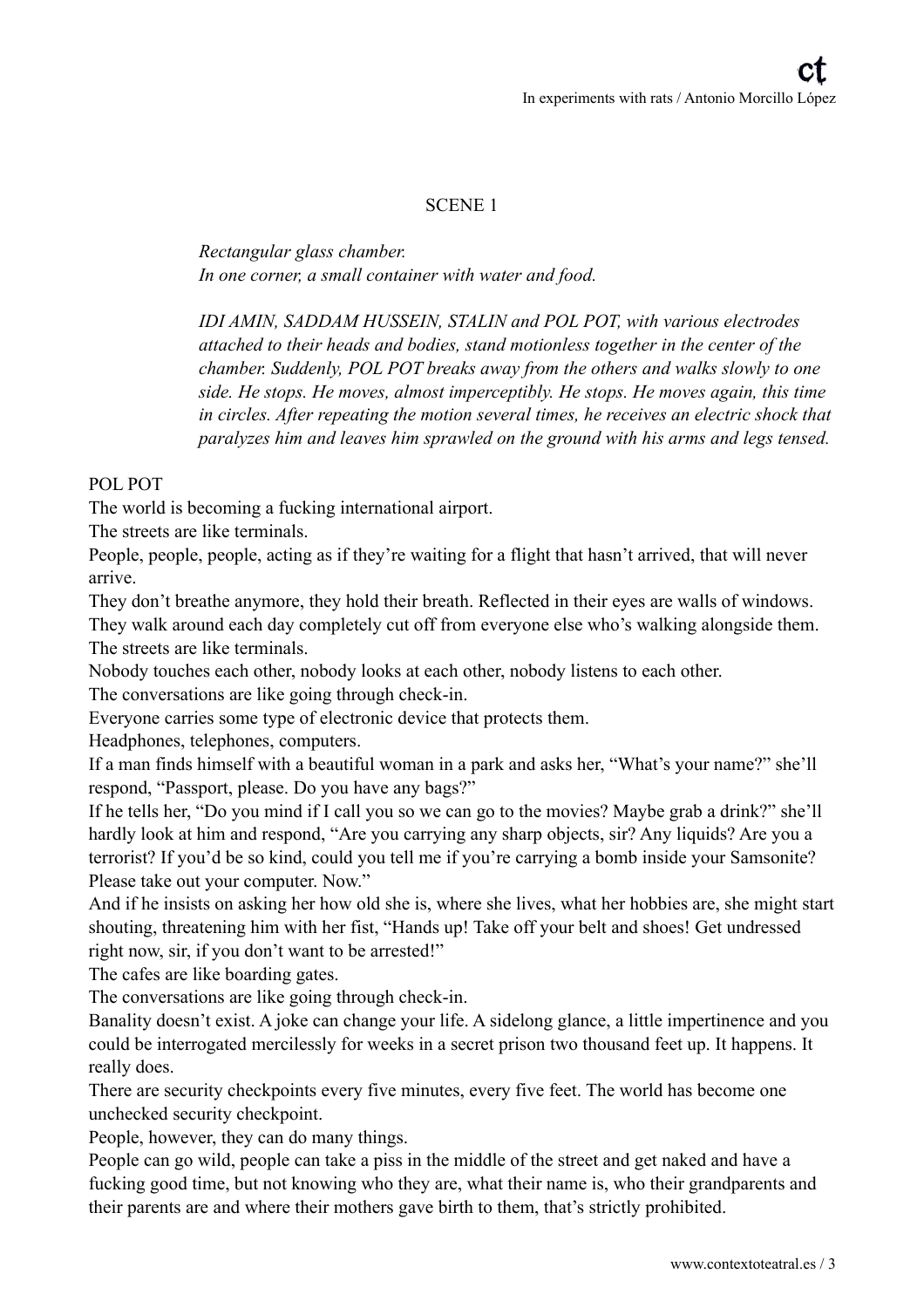The consensus on identity is the foundation of coexistence. Period.

You have to be completely sure of who you are or else.

Or else. Or else. Or else.

You have to know how to respond to the same questions in the same way.

Inertia will save your life. Automation will give you soul. If not.

If you can't respond to the same questions in the same way, there's no way to save yourself. You

could lose your most prized possession. That's to say.

You should reproduce what's produced. Faithfully. Passionately.

Everything is recorded and reproduced. Consent doesn't exist.

Everything is staged. Subjugation exists.

We don't exist. We are a priority for no one.

If we were a priority for someone, they wouldn't scorch us like they do, so, so, so, so, so, so, so, so, so, so, so, so, so, so, so easily.

Shit. God damn it-motherfucker.

If we existed, we would be a priority for someone-motherfucking-shit.

The world has become one gigantic cinematic study.

Every moment is a scene. The dialogues go round and round, snuffing each other out.

Anyone can act out their own existence brilliantly, but they're incapable of living it personally.

There aren't any professions. There aren't any categories. There aren't any distinctions.

Everything is susceptible to.

Everything is scrupulously separated and mixed without any sort of scruples.

Everything is perishable. Everything has turned into money. Money is life itself.

Money lends meaning given the lack of such characteristic meaning.

The world has become a powerful anemone that devours itself in perfectly timed cycles that come one after the other after the other.

> *He is cut off by another electric shock, much more intense than the previous one he received.*

Gigantic waves will wipe out civilizations.

Meteorites will bring good news.

Oxygen will be black as ink.

Science will fall definitively into darkness during its long expedition to the other side of matter.

*He crumbles to the ground. IDI AMIN, STALIN and SADDAM HUSSEIN approach POL POT and stand above him.* 

IDI AMIN Is he alive?

**STALIN** It's not humanly possible to know.

#### SADDAM HUSSEIN

It seems like this time they really did fry his brain.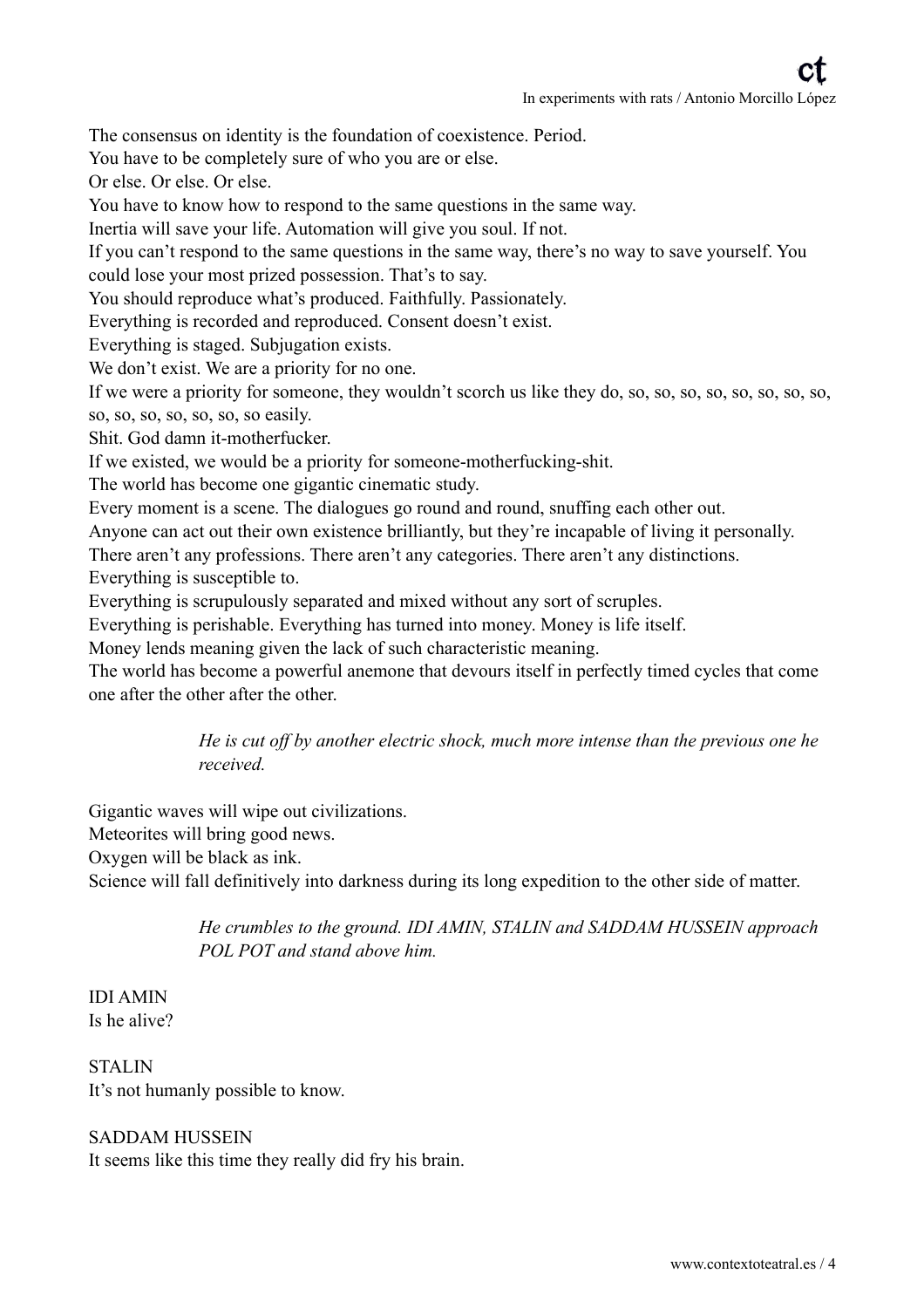IDI AMIN Did anyone understand a word of what he was saying?

SADDAM HUSSEIN Nope, not a one.

IDI AMIN What was he talking about?

**STALIN** 

It's hard to know for sure. I don't think he even knows. It's the electric shock that makes him talk like that. It's as if another rat were speaking instead of him.

IDI AMIN Another rat? What other rat?

STALIN It's a manner of speaking.

IDI AMIN A manner of speaking? Whose? What?

STALIN To say that he's not the one speaking is a manner of speaking. But of course he's the one speaking. Obviously. I'm not saying he's not. Get it?

*Silence.* 

SADDAM HUSSEIN No, but it doesn't matter.

IDI AMIN It lasted a while this time.

SADDAM HUSSEIN When he talks like that, it scares me.

STALIN Calm down.

SADDAM HUSSEIN I can't watch him suffer like that.

IDI AMIN Why does he say such strange things?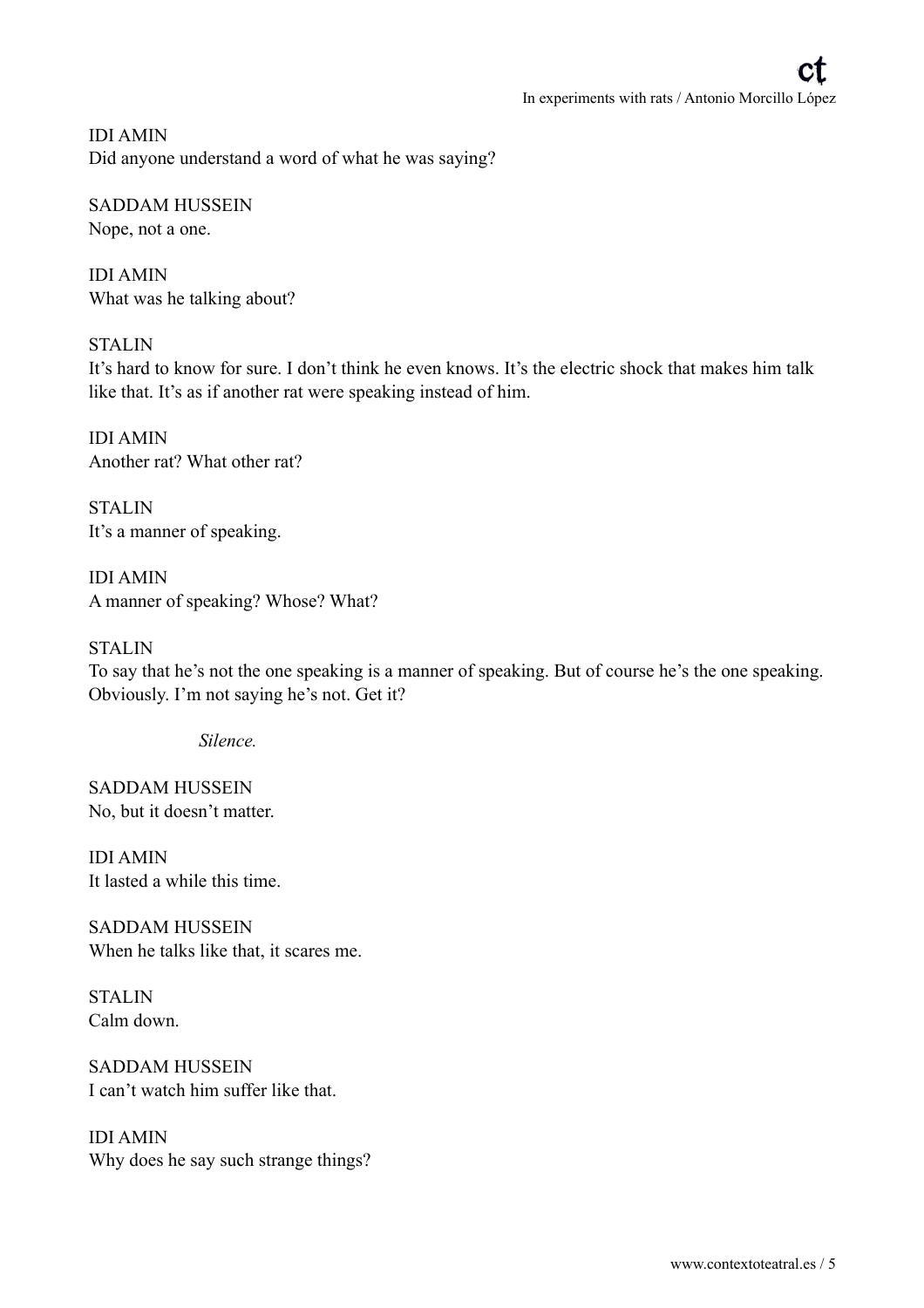SADDAM HUSSEIN It won't let up. It's torturing him.

IDI AMIN He's never said things like that before.

SADDAM HUSSEIN It must be a side effect.

**STALIN** Collateral. I think he's trying to tell us something.

SADDAM HUSSEIN But if he wanted to tell us something, why doesn't he just tell us and that's that?

STALIN Because he's not the one talking during the shocks. It's another rat. A rat that needs the shocks to manifest itself, that needs his body to talk.

IDI AMIN Another rat? Where?

SADDAM HUSSEIN When I want to tell you guys something, I just tell you guys and that's that.

STALIN Never mind. He's moving.

*POL POT begins to move slowly.* 

SADDAM HUSSEIN How do you feel?

*POL POT stares at them as if he doesn't recognize them.* 

POL POT What . . . what happened?

IDI AMIN Nothing. You went a little crazy.

SADDAM HUSSEIN Are you okay?

IDI AMIN We didn't understand anything.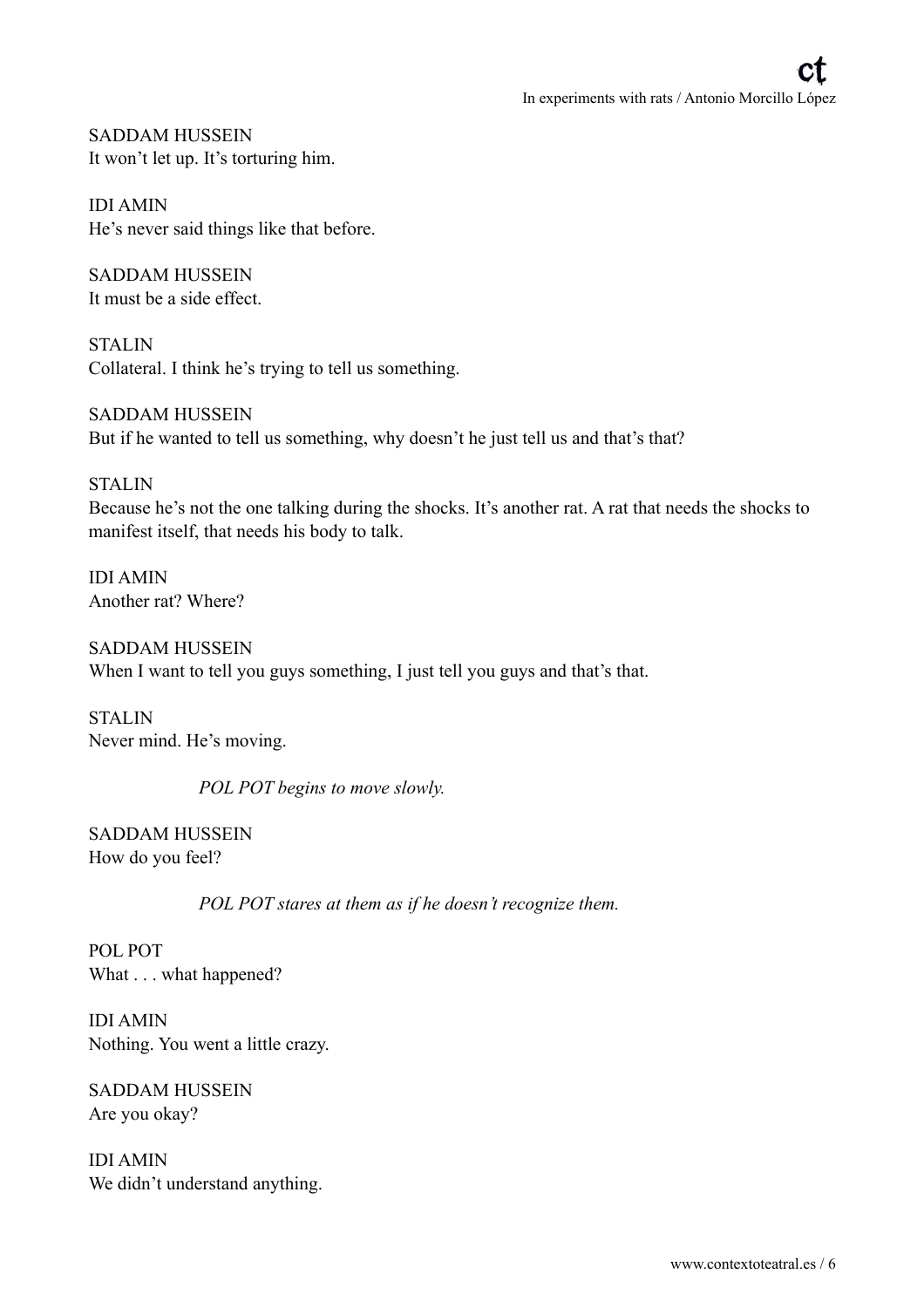POL POT Who are you?

SADDAM HUSSEIN Who are we? Who else would we be?

STALIN Do you remember anything of what you said?

SADDAM HUSSEIN Who are you? Don't get any closer.

**STALIN** Do you remember what you said?

IDI AMIN Don't overwhelm him.

POL POT I don't know what I said. What did I say?

IDI AMIN Nothing. You were talking about an international airport.

POL POT An international airport?

IDI AMIN The world has become a fucking international airport.

SADDAM HUSSEIN Gigantic waves will wipe out civilizations. Science will fall definitively into darkness during its long expedition to the other side of matter.

STALIN Consent doesn't exist. Subjugation exists.

IDI AMIN You have to know how to respond to the same questions in the same way.

POL POT Where am I?

STALIN We don't exist.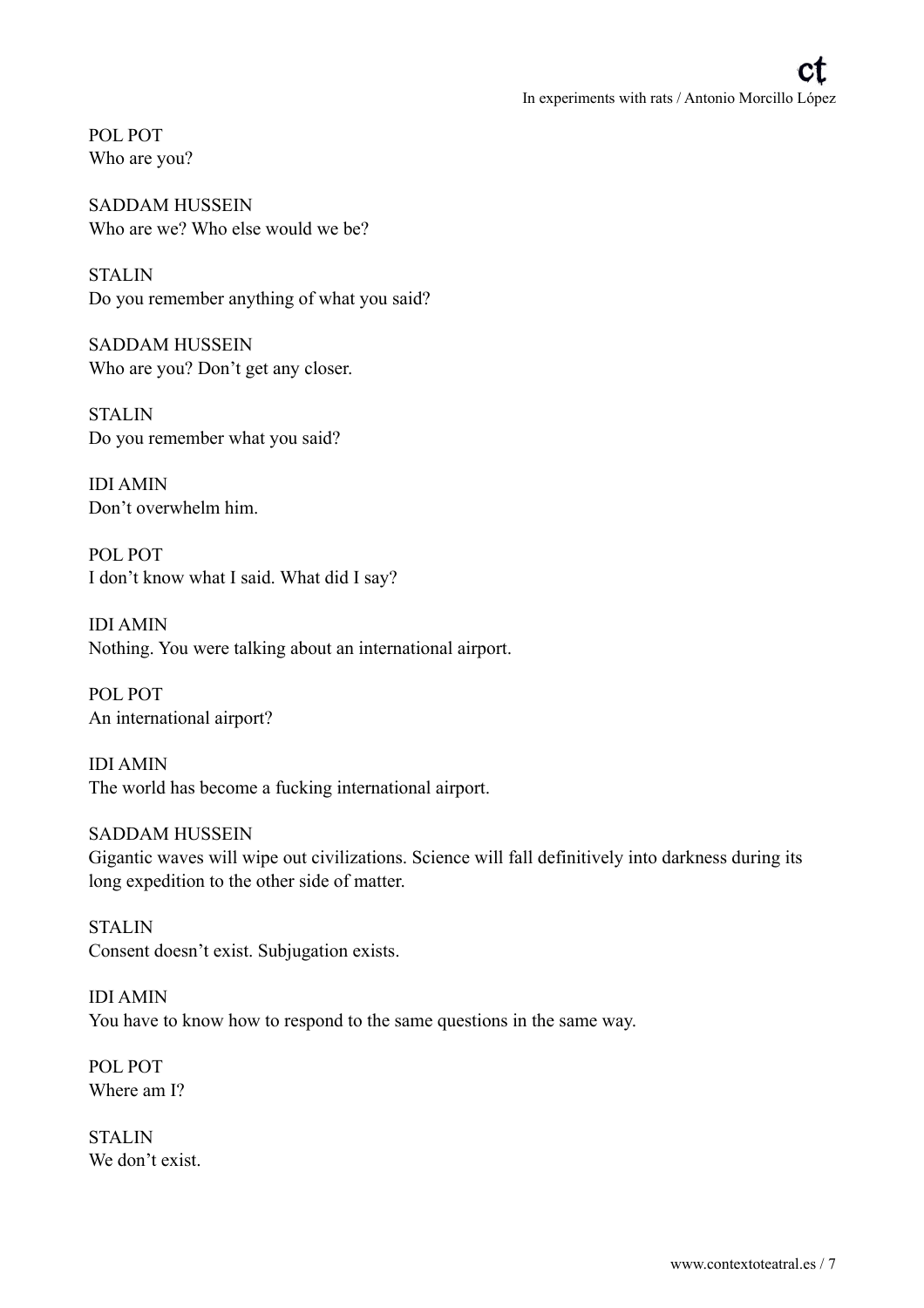IDI AMIN The world has become one gigantic cinematic study.

SADDAM HUSSEIN Oxygen will be black as ink.

STALIN We are a priority for no one.

*Silence.* 

POL POT I feel . . . I feel a little dizzy . . .

*POL POT faints.* 

IDI AMIN Are you okay?

# SADDAM HUSSEIN

He's exhausted. The shocks are too strong . . . I don't understand why him exactly . . . and at that intensity . . .

STALIN There's nothing to understand. It is what it is. You just have to accept it. The shock simply comes.

*The three repeat in unison, as if praying: "The shock simply comes." Silence.* 

IDI AMIN What are you thinking about?

STALIN Nothing.

IDI AMIN What's wrong?

STALIN Nothing. But it's true what he said. Even if I didn't understand it all.

IDI AMIN Which part? He said a lot of things.

STALIN We don't exist.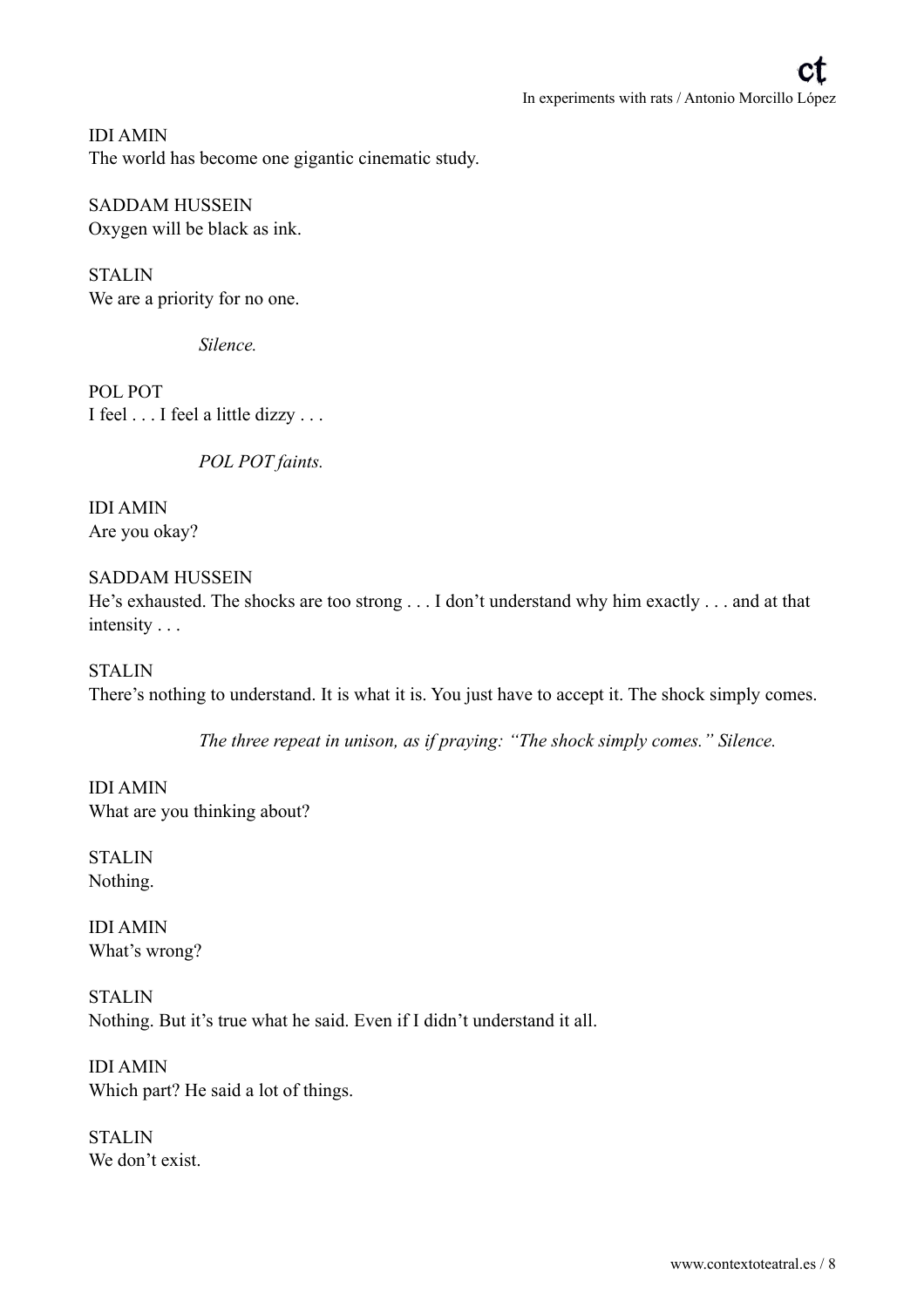IDI AMIN We don't?

STALIN No. Think about it.

*Silence.* 

IDI AMIN All right. I've thought about it. I don't see it.

STALIN We should be a priority for someone. That's what he said.

IDI AMIN And?

STALIN And? We're not.

IDI AMIN Yes we are. We're a priority for the electric shock.

STALIN

Think about it. If nothing exists that can stop these shocks, in a way it's like we don't exist. We should be a priority for someone . . . someone superior to the shock. There should be something, whatever that may be, that could stop them from scorching us so . . . so . . .

SADDAM HUSSEIN Easily.

IDI AMIN Who is this someone?

SADDAM HUSSEIN What is this something?

STALIN I don't know. Maybe he doesn't even know.

IDI AMIN There is no someone. If they existed, they would've done something for us a long time ago.

SADDAM HUSSEIN And this something*,* can you touch it?